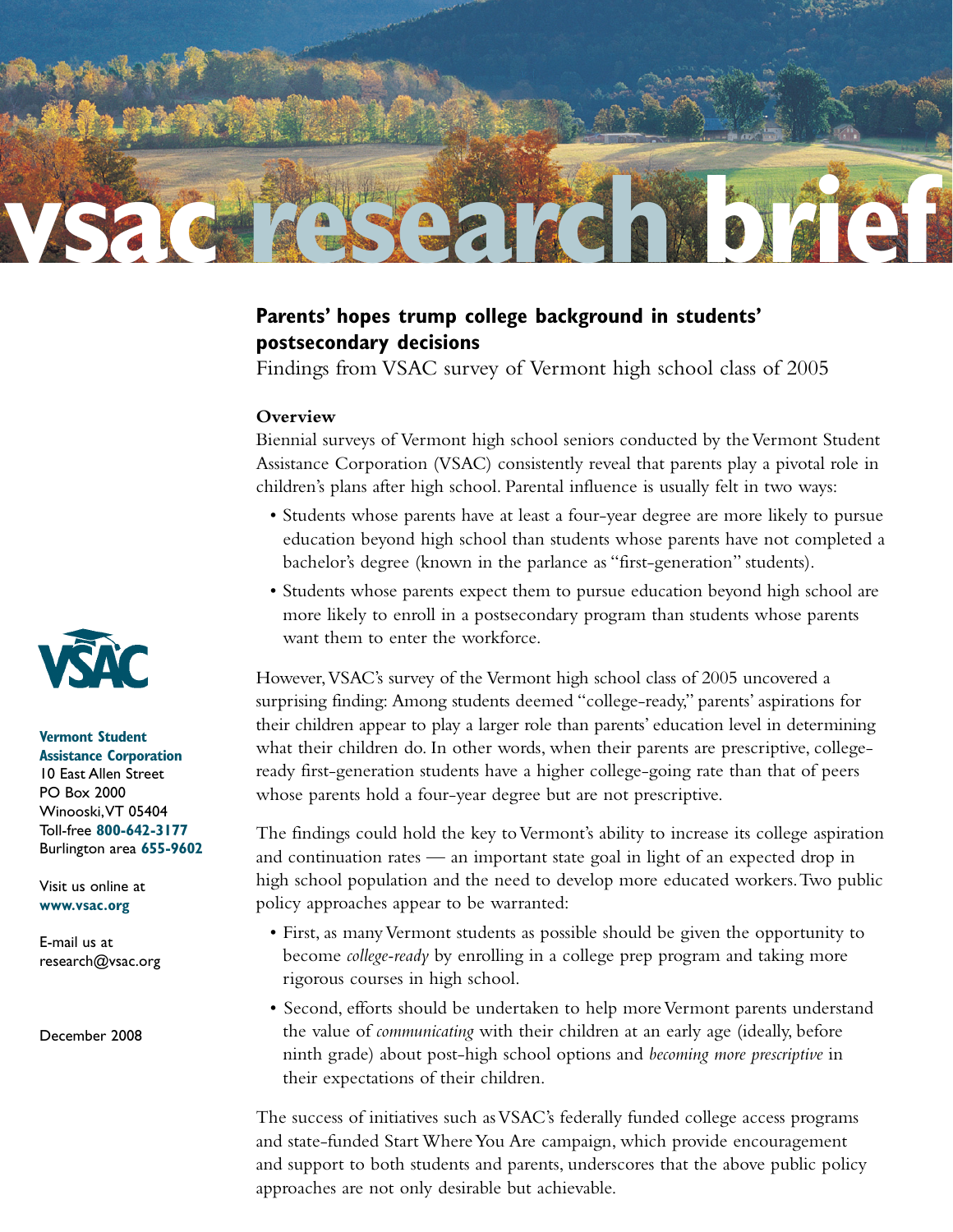### **Findings for Vermont high school class of 2005**

The majority of graduates reported that their parents had a clear expectation about what they should do after high school, whether it be to continue their schooling, enter the workforce, or join the military.These students were classified as having parents whose expectations were *prescriptive*.

More than a quarter of the class's graduates reported that their parents didn't express a clear preference about their post-high school activities (parents either supported whatever decision the student might make or did not express a strong feeling about what a student should do).1 These students were classified as having parents whose expectations were *less prescriptive*.

Students who reported their parents were prescriptive were more likely to pursue postsecondary education or training than students who reported their parents were less prescriptive (82 percent of the former versus 55 percent of the latter continued).

Even among students who were college-ready, those whose parents didn't express a clear preference were less likely to continue their studies immediately after high school than those whose parents were prescriptive (Table 1).This held true for students who:

- were enrolled in a "college prep" program
- met ACT college entrance recommendations
- had a "B" or better grade point average
- had taken either the PSAT or SAT
- had spoken to their parents before the ninth grade about their post-high school plans
- had received information before the ninth grade about careers or postsecondary education

# **Table 1. Class of 2005 continuation rates for students with differing intensity of parent expectations by selected college-ready factors**

| High school graduates who:                                                  | Parent expectations<br>are prescriptive<br>(% continued) | Parent expectations<br>are less prescriptive<br>(% continued) | Class by college-<br>ready indicator<br>(% continued) |
|-----------------------------------------------------------------------------|----------------------------------------------------------|---------------------------------------------------------------|-------------------------------------------------------|
| Enrolled in college prep***                                                 | 95                                                       | 75                                                            | 90                                                    |
| Met ACT criteria***                                                         | 91                                                       | 69                                                            | 83                                                    |
| "B" or better***                                                            | 87                                                       | 66                                                            | 80                                                    |
| Took PSAT***                                                                | 91                                                       | 68                                                            | 85                                                    |
| Took $\ensuremath{\mathsf{SAT}}\xspace^{***}$                               | 92                                                       | 73                                                            | 87                                                    |
| Spoke to parent(s) before 9th grade<br>about post-high school plans***      | 88                                                       | 64                                                            | 81                                                    |
| Received info about careers before the<br>9th grade***                      | 86                                                       | 64                                                            | 79                                                    |
| Received info about postsecondary<br>education/training before 9th grade*** | 86                                                       | 59                                                            | 78                                                    |
| Overall Class of 2005***                                                    | 82                                                       | 55                                                            | 73                                                    |

*Chi-square* \*\*\* *p>.001*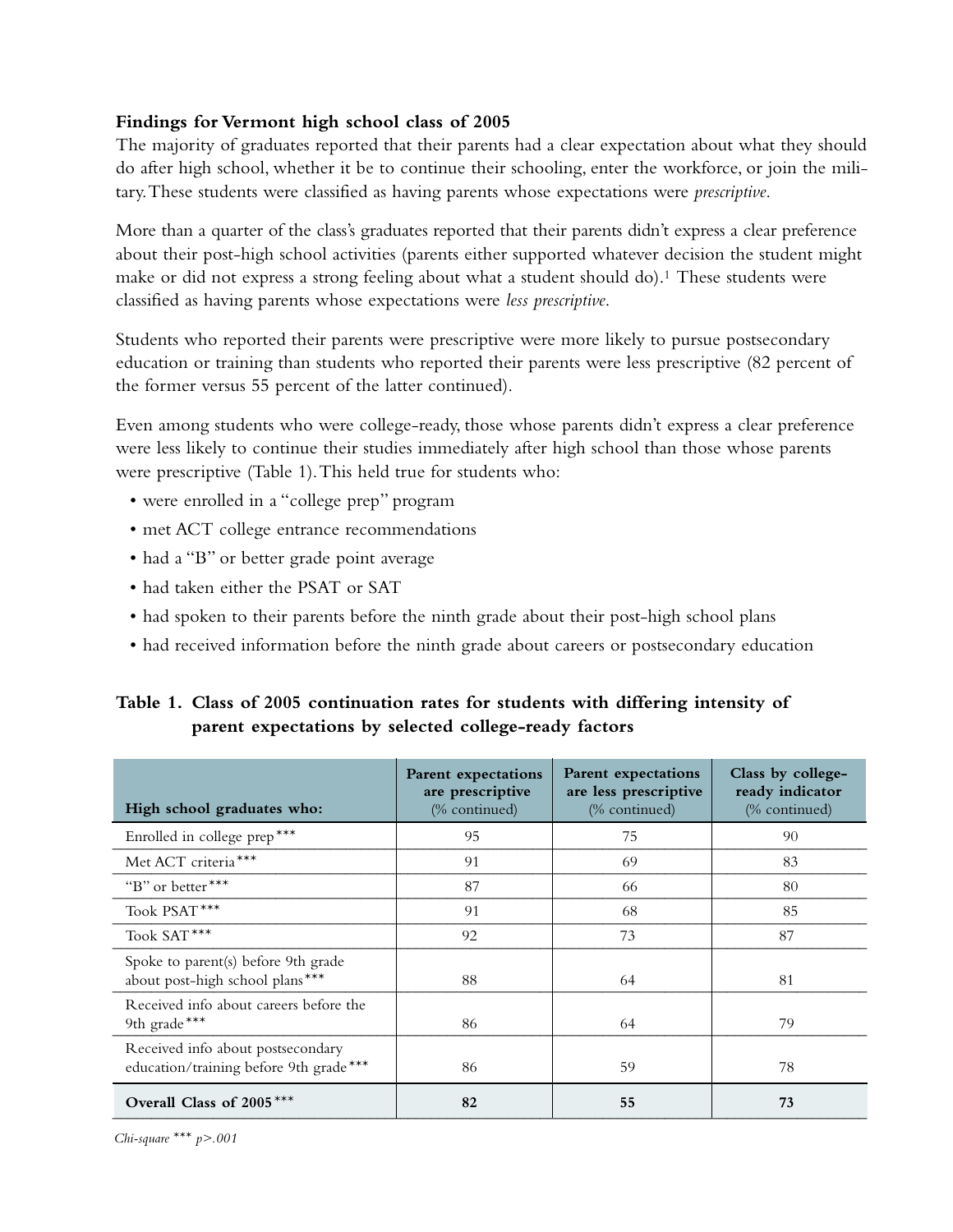Given previous VSAC survey findings, we expected to see a higher continuation rate among students whose parents had a four-year degree than among first-generation students.And we did: Overall, students who had at least one parent with a four-year degree had a continuation rate of 83 percent, compared to a rate of 65 percent for first-generation students.

However, after controlling for a variety of college-ready factors (Table 2), we discovered that parent expectations played a larger role than parent education alone. *In every case, first-generation students with prescriptive parents had higher continuation rates than students whose parents held a four-year degree but were less prescriptive.*

## **Conclusions**

Vermont has one of the lowest birthrates in the nation, and its population of public high school graduates is expected to decline by 20 percent by 2022, the largest decrease projected among the 50 states.This dramatic demographic shift and its implications for the state's economy have led policymakers, the business community, and higher education leaders to contemplate ways to attract and retain educated workers in the state.Among many goals is to significantly increase the postsecondary aspiration and continuation rates of recent high school graduates.

Biennial surveys of high school graduates statewide indicate that aspiration and continuation rates have risen during the last decade and that the gap between the two rates has narrowed.That is to say, more high school seniors intend to continue their studies, and more of these young adults actually enroll in some form of postsecondary education or training within six months of graduation.

Findings consistently indicate that parents' educational attainment plays a significant role in students' post-high school activities. Students who report their parents had at least a four-year degree are more likely to enroll than students who report neither of their parents completed a bachelor's degree.Also, parents' desires play an important role. Students who report their parents expected them to pursue postsecondary education or training are more likely to enroll than students who report their parents wanted them to pursue other activities (such as enter the workforce or join the military).

This report examined students' perceptions of their parents' expectations in a different way. Specifically, we examined the prescriptive nature of parents' expectations — whether students reported their parents wanted them to pursue a specific course of action (go to college, enter the workforce, join the military) or, alternatively, whether they perceived their parents' expectations as being less prescriptive (they had no strong feeling). Findings suggest that the perception of a prescriptive parent expectation has a significant impact on post-high school activities, even when controlling for a variety of college preparatory milestones or parents' educational attainment.